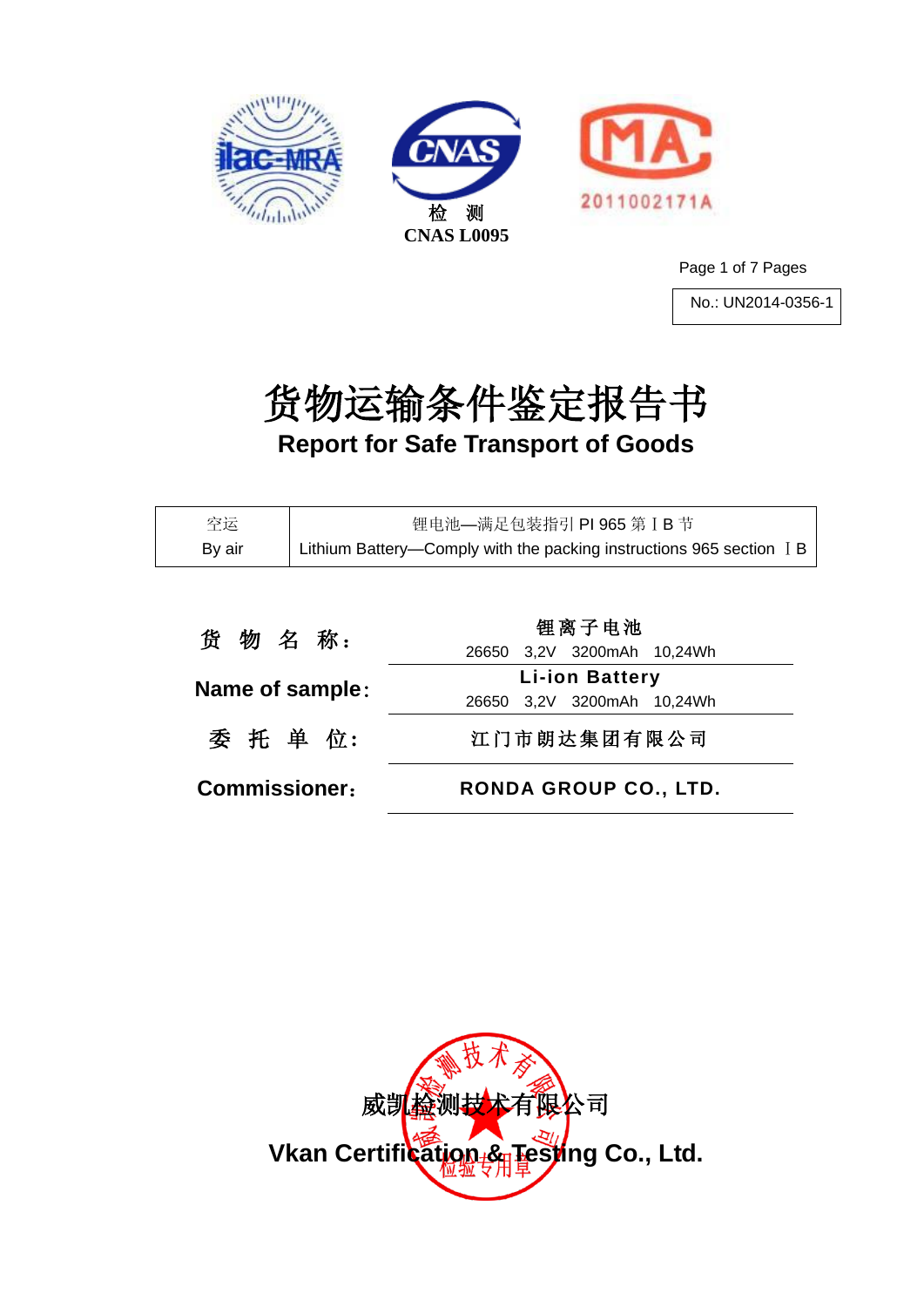## 货物运输条件鉴定报告书

Report for Safe Transport of Goods

| 样品名称                        | 锂离子电池                                                                         |                                        |  |  |
|-----------------------------|-------------------------------------------------------------------------------|----------------------------------------|--|--|
| Sample name                 | Li-ion Battery                                                                |                                        |  |  |
| 委托单位                        | 江门市朗达集团有限公司                                                                   |                                        |  |  |
| Commissioned by             | RONDA GROUP CO., LTD.                                                         |                                        |  |  |
| 委托单位地址                      | 广东省江门市建设三路篁庄沙冲围工业区 C、D栋                                                       |                                        |  |  |
| <b>Commissioner address</b> | Block C&D, shachongwei Industrial Zone, Huangzhuang, Jianshe Third            |                                        |  |  |
|                             | Road, Jiangmen, Guangdong, P. R. China                                        |                                        |  |  |
| 生产单位                        | 江门市朗达锂电池有限公司                                                                  |                                        |  |  |
| Manufacturer                | Jiangmen Ronda Li-ion Battery Co., Ltd.                                       |                                        |  |  |
| 生产单位地址                      | 中国广东省江门市建设三路 173 号第 3#厂房 G 座(沙冲围工业区 G 座)                                      |                                        |  |  |
| Manufacturer address        | Block G, No. 3 Factory, No. 173 of Jianshe Third Road, Jiangmen, Guangdong,   |                                        |  |  |
|                             | P.R. China                                                                    |                                        |  |  |
| 样品信息                        | 型号规格/ Type                                                                    | 3,2V 3200mAh 10,24Wh<br>26650          |  |  |
| Sample information          | 外观颜色/Appearance                                                               | 灰色/Gray                                |  |  |
|                             | 商标/ Trade mark                                                                | <b>RONDA</b>                           |  |  |
|                             | 尺寸/Dimensions                                                                 | 600 mm $\times$ 255 mm $\times$ 125 mm |  |  |
| 包装件信息                       | 重量/Weight                                                                     | 10,0 kg                                |  |  |
| Package information         | 电池个数/ Battery number                                                          | $100$ pcs                              |  |  |
| 鉴定日期/Inspection date        |                                                                               | 2013-12-18 ~ 2014-01-21                |  |  |
| 报告有效期/period of validity    |                                                                               | 2014-12-31                             |  |  |
| 鉴定依据                        | 国际航空运输协会《危险品运输规则》第55版                                                         |                                        |  |  |
| Inspection refer to         | IATA Dangerous Goods Regulations 55th Edition                                 |                                        |  |  |
|                             | 危险品识别: 第九类, 编号为 UN3480<br>1.                                                  |                                        |  |  |
|                             | Hazards identification: class 9, UN number: UN3480                            |                                        |  |  |
|                             | 本报告所述锂聚合物电芯通过联合国《关于危险品货物运输的建议书》<br>2.                                         |                                        |  |  |
|                             | 第 38.3 节的相关测试要求, UN38.3 测试报告编号为 RZUN2014-0356                                 |                                        |  |  |
|                             | The lithium polymer cells listed in the report are of type proven to meet     |                                        |  |  |
|                             | the requirements of each test in the UN Manual of Tests and Criteria Part III |                                        |  |  |
|                             | subsection 38.3, the UN38.3 test report No. is RZUN2014-0356                  |                                        |  |  |
| 鉴定结论                        | 3. 包装箱能够承受 1,2米跌落测输技术参                                                        |                                        |  |  |
| Certification               | The package has passed the 12m drop test                                      |                                        |  |  |
|                             | 包装满足 IATA 第 55 版 DGR 半册包装说明 965 第 IB 节要求, 且包装<br>4.                           |                                        |  |  |
|                             | 件净重量不超过 10kg。                                                                 |                                        |  |  |
|                             | Packaging complies with the requirements of Section I B of Packing            |                                        |  |  |
|                             | Instructions 965 of 55th DGR Manual of HAFA And the net quantity of           |                                        |  |  |
|                             | package does not exceed 10kg.                                                 |                                        |  |  |
|                             | 签发日期:<br>2014-01-22                                                           | 鉴定单位公章                                 |  |  |
|                             | <b>Issue Date:</b>                                                            | (Stamp of CVC)                         |  |  |
| 批准人:                        | 审核人:                                                                          | 鉴定人:                                   |  |  |
| Approved by:                | Reviewed by:                                                                  | Tested by:                             |  |  |
|                             |                                                                               |                                        |  |  |
|                             |                                                                               |                                        |  |  |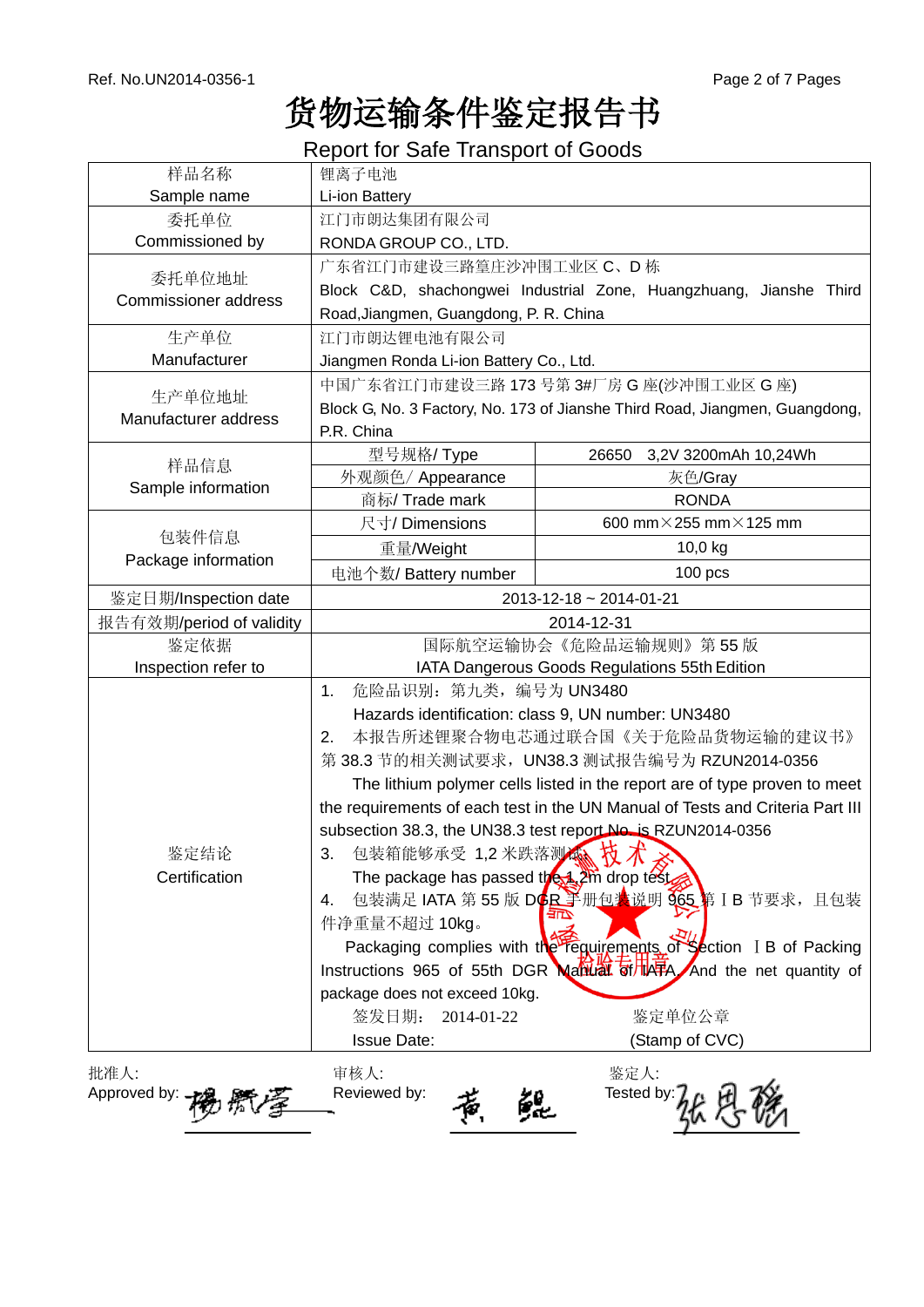| 样品描述及说明<br><b>Description and illustration</b>                                                                                                                                                                                                                                                                                                                                                                                                                                                                                                                                       |                                                                                                                                                                                                                                                                                                  |  |  |  |
|--------------------------------------------------------------------------------------------------------------------------------------------------------------------------------------------------------------------------------------------------------------------------------------------------------------------------------------------------------------------------------------------------------------------------------------------------------------------------------------------------------------------------------------------------------------------------------------|--------------------------------------------------------------------------------------------------------------------------------------------------------------------------------------------------------------------------------------------------------------------------------------------------|--|--|--|
| 防短路及意外启动的内部包<br>装方式<br>The<br>0f<br>inner<br>manner<br>packaging that can prevent<br>short circuits and accidental<br>operation                                                                                                                                                                                                                                                                                                                                                                                                                                                      | □电池盖帽 battery cap<br>□泡沫材料 Foam material<br>□吸塑盘 Plastic disc<br>◯塑料气泡与珍珠棉 Plastic bubble and pearl cotton<br>□单一封口塑料袋 Single sealing plastic bags<br>□塑料气垫 Plastic air cushion<br>⊠独立小包装 Independent packaging<br>□绝缘胶带密封正负极端子 The positive and negative terminals sealed by<br>Insulating tape |  |  |  |
| 锂电池防止外部短路的有效<br>装置 the effective means of<br>preventing external short<br>circuits                                                                                                                                                                                                                                                                                                                                                                                                                                                                                                   | $\Box$ PTC<br>□线路板 Circuit board<br>□熔断丝 fuse<br>コニ极管 Diode □极耳熔断 Extreme ear fuse<br>□端子绝缘套 Terminal insulator set<br>$\boxtimes \pi$ no                                                                                                                                                        |  |  |  |
| 锂电池防止反向电流的有效<br>装置 the effective means of<br>preventing reverse current<br>flow                                                                                                                                                                                                                                                                                                                                                                                                                                                                                                      | □线路板 Circuit board<br>□熔断丝 fuse □PTC<br>$\Box$ 二极管 Diode<br>◯极耳熔断 Extreme ear fuse<br>$\boxtimes \pi$ no                                                                                                                                                                                         |  |  |  |
| 锂电池安全排气装置<br>safety venting device                                                                                                                                                                                                                                                                                                                                                                                                                                                                                                                                                   | ⊠有 yes<br>$\Box$ 无 no                                                                                                                                                                                                                                                                            |  |  |  |
| 本报告所述锂电池按照《危险品规则》(55版) 3.9.2.6 (e) 规定的质量管理体系进行制造,<br>本报告所述锂电池不属于因安全原因召回的锂电池。<br>本报告所述锂电池不属于以回收或处置为目的的航空运输, 不属于废弃锂电池。<br>Lithium cells and batteries listed in this report were manufactured under the quality management programme<br>as described in IATA DGR 55th 3.9.2.6 (e).<br>Lithium cells and batteries listed in this report are not the defective cells or batteries returned to the<br>manufacturer for safety reasons.<br>Lithium cells and batteries listed in this report are not waste cells or batteries, and they will not be shipped for<br>recycling or disposal. |                                                                                                                                                                                                                                                                                                  |  |  |  |
| 备注:<br><b>Remarks:</b><br>该报告中逗号用以代替小数点。                                                                                                                                                                                                                                                                                                                                                                                                                                                                                                                                             | Throughout this report a comma is used as the decimal separator.                                                                                                                                                                                                                                 |  |  |  |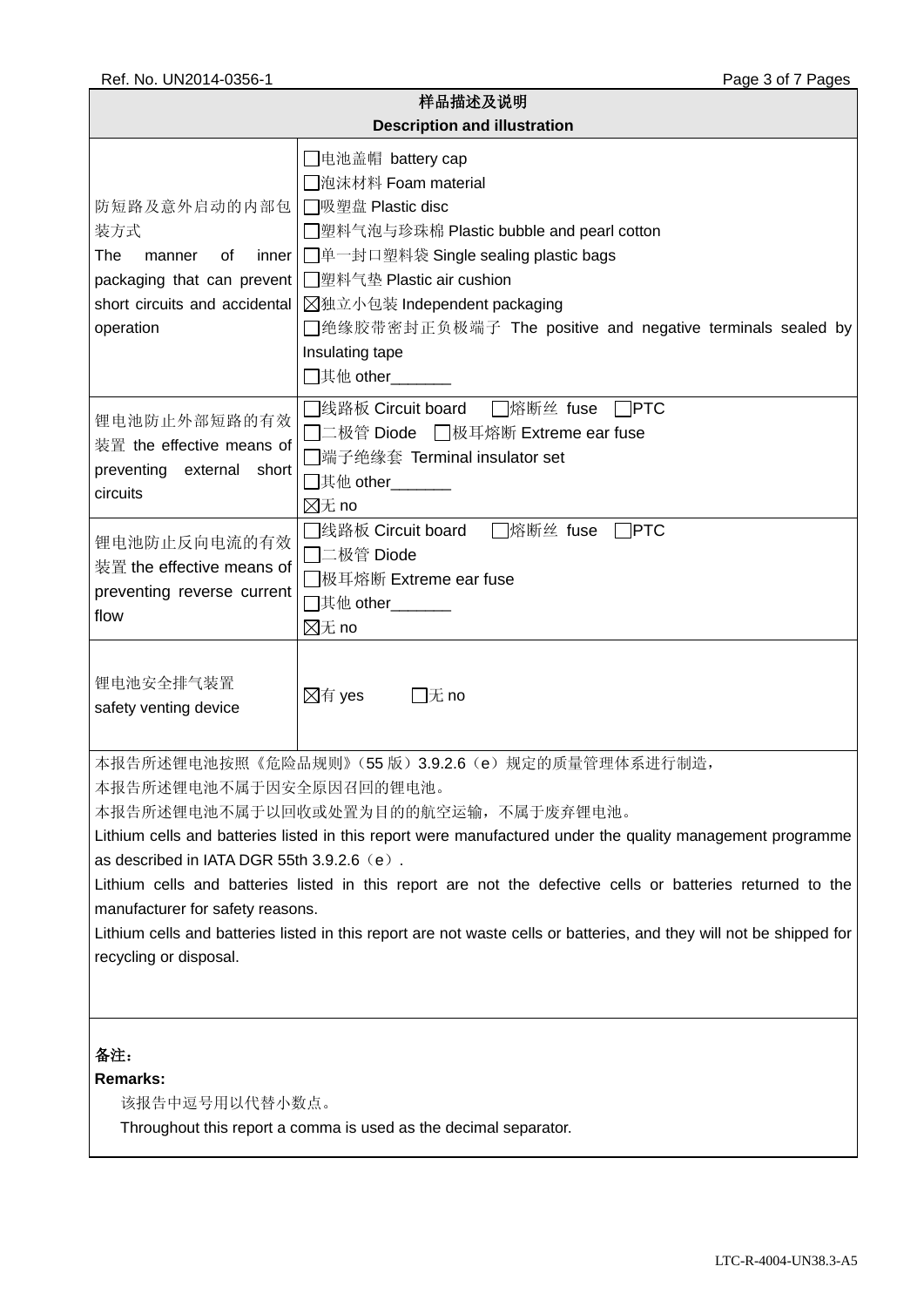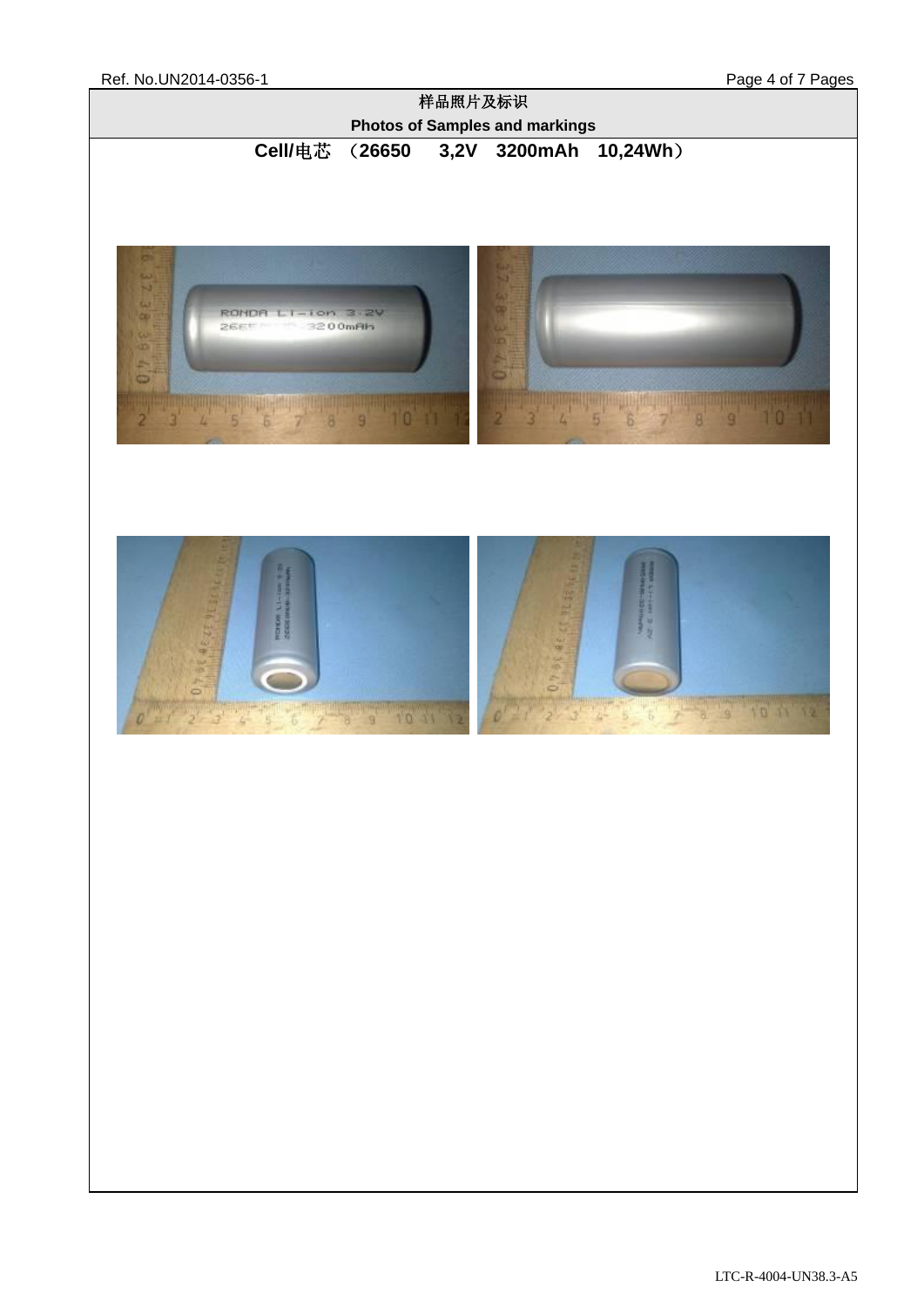#### 样品包装照片及其标识 **Photos of Packages and Label** 包装箱**/ Package**

## 测试前**/ Before Test:**



## 测试后**/ After Test:**



标识**/Mark**:

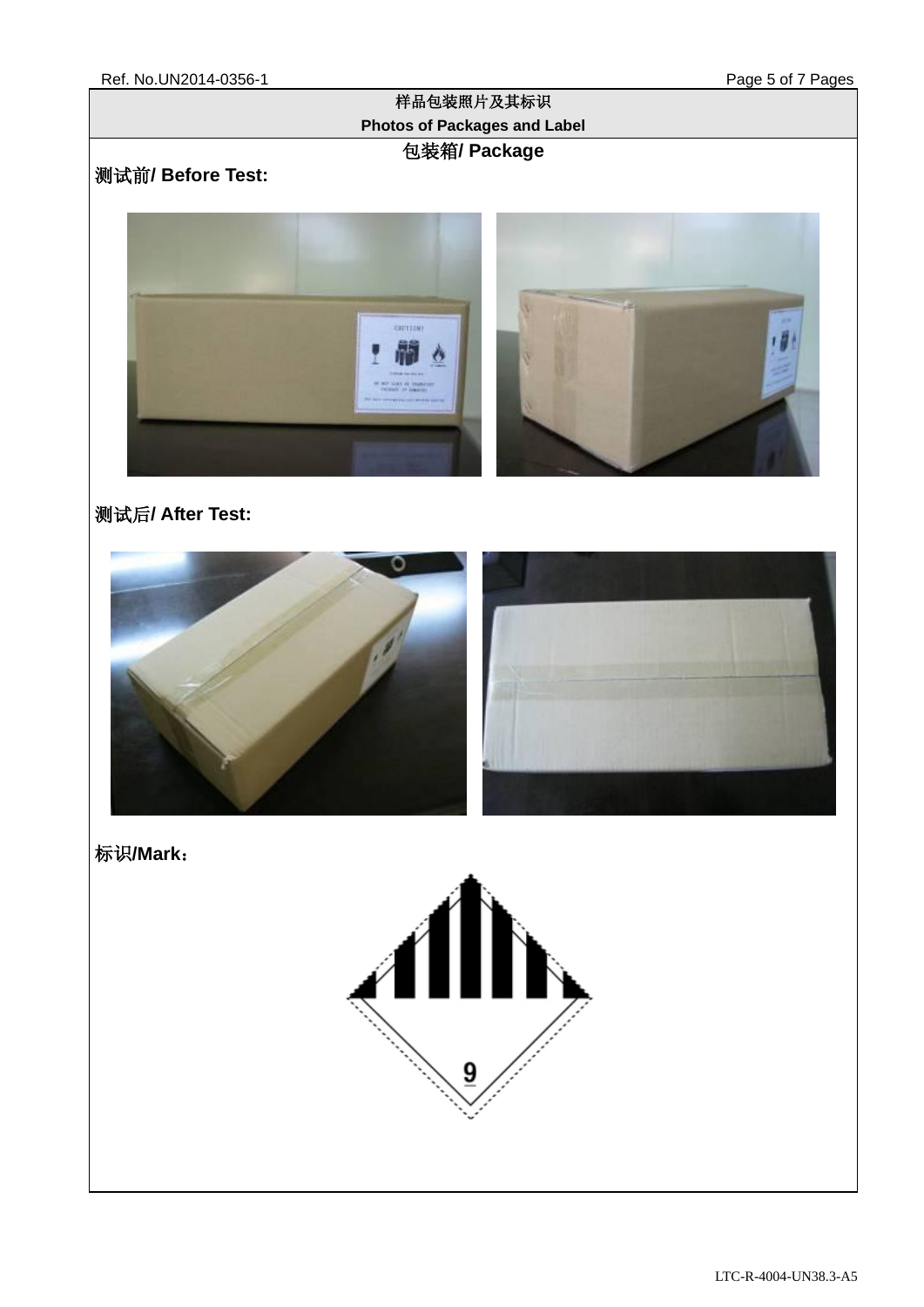| 章节<br><b>Clause</b> | 标准要求<br><b>Requirements</b>                                                                                                                                                                                                                                                                                                                                                                                                                                                                                                                                                                                                                                                                                                                                                                                                                                                                                                                                                                                                                                                                                                                         |                                  | 测试结果<br><b>Result</b>                                                                                                                                                                        | 判定<br><b>Verdict</b> |
|---------------------|-----------------------------------------------------------------------------------------------------------------------------------------------------------------------------------------------------------------------------------------------------------------------------------------------------------------------------------------------------------------------------------------------------------------------------------------------------------------------------------------------------------------------------------------------------------------------------------------------------------------------------------------------------------------------------------------------------------------------------------------------------------------------------------------------------------------------------------------------------------------------------------------------------------------------------------------------------------------------------------------------------------------------------------------------------------------------------------------------------------------------------------------------------|----------------------------------|----------------------------------------------------------------------------------------------------------------------------------------------------------------------------------------------|----------------------|
| 1                   | 1,2 米跌落测试/1,2m Drop test                                                                                                                                                                                                                                                                                                                                                                                                                                                                                                                                                                                                                                                                                                                                                                                                                                                                                                                                                                                                                                                                                                                            |                                  |                                                                                                                                                                                              |                      |
|                     | 测试步骤/Test procedure                                                                                                                                                                                                                                                                                                                                                                                                                                                                                                                                                                                                                                                                                                                                                                                                                                                                                                                                                                                                                                                                                                                                 |                                  |                                                                                                                                                                                              |                      |
|                     | 电池包装件从 1,2 米跌落/ The package of batteries is dropped from 1,2m                                                                                                                                                                                                                                                                                                                                                                                                                                                                                                                                                                                                                                                                                                                                                                                                                                                                                                                                                                                                                                                                                       |                                  |                                                                                                                                                                                              |                      |
|                     | 跌落方向/Drop orientation<br>如在一次跌落试验中可能有一种以上的方向,须选择最易使包装   受五个方向的跌落。<br>损坏的跌落方向。/ Where more than one orientation is possible<br>for a given drop, the orientation most likely to result in failure of<br>the packing must be used.<br>箱状包装的跌落方向/Drop orientation for a package which are<br>in the shape of a box.:<br>第一次: 以箱底平跌 / First drop: flat on the bottom<br>第二次: 以箱顶平跌 / Second drop: flat on the top<br>第三次: 以一长侧面平跌 / Third drop: flat on the long side<br>第四次: 以一短侧面平跌 / Fourth drop: flat on the short side<br>第五次: 以一个角跌落 / Fifth drop: on a corner<br>跌落目标/Drop Target:<br>跌落目标须为坚硬、无弹性的水平表面且须/The target must be<br>a non-resilient horizontal surface and must be:<br>(a) 足够完整、厚重以固定不动/integral and massive enough to   concrete floor.<br>be immovable;<br>(b) 表面平坦, 无影响试验结果的局部缺陷/flat with a surface<br>kept free from local defects capable of influencing the test<br>results/;<br>具有足够的刚性, 在试验条件下不会变形并不会被试验所损<br>(c)<br>坏/rigid enough to be non-deformable under test conditions<br>and not liable to become damaged by the tests;<br>(d) 具有足够大的规格以便试验包装完全跌落在表面上<br>/sufficiently large to ensure that the test package falls |                                  | 此包装为箱状,并经<br>The package is in<br>the shape of a box.<br>The<br>package<br>is.<br>subjected<br>five<br>to<br>different<br>drops in<br>orientation.<br>跌落目标为水泥地<br>面。<br>The drop target is a | P                    |
|                     | 要求/Requirements<br>每个包件须能承受任何方向 1,2m 的跌落试                                                                                                                                                                                                                                                                                                                                                                                                                                                                                                                                                                                                                                                                                                                                                                                                                                                                                                                                                                                                                                                                                                           |                                  |                                                                                                                                                                                              | P                    |
|                     | 验而内装的电芯或电池不发生损坏,不发生<br>造成电芯或电芯(电池与电池)接触的内容<br>物移位及内容物漏出。<br>Each package is capable of withstanding a<br>1,2m drop test in any orientation without<br>damage to cells or batteries contained<br>therein, without shifting of the contents so<br>as to allow battery to battery (or cell to cell)<br>contact and without release of contents.                                                                                                                                                                                                                                                                                                                                                                                                                                                                                                                                                                                                                                                                                                                                                                                                        | 编号/No.<br><b>Status</b><br>跌落后状态 | p1#<br>电池无损坏;<br>无电池与电池接触;<br>无内容物从包装漏<br>出。<br>No.<br>damage<br>to<br>batteries; No battery<br>battery contact;<br>to<br>No<br>release<br>οf<br>from<br>contents<br>the<br>package.         | P                    |